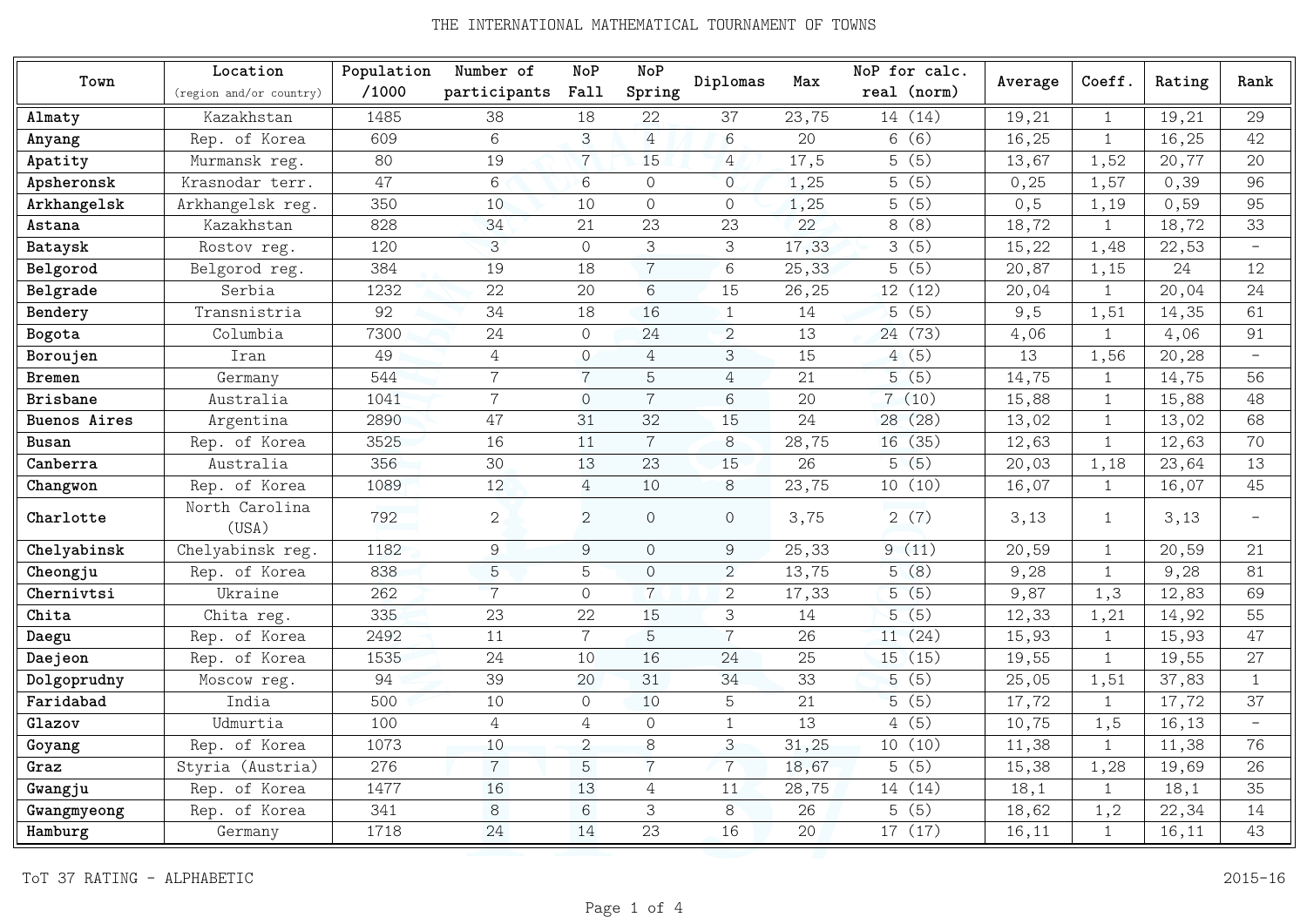## THE INTERNATIONAL MATHEMATICAL TOURNAMENT OF TOWNS

|                             | Location                | Population     | Number of      | NoP            | NoP            |                |                | NoP for calc. |                |              |        | Rank                     |
|-----------------------------|-------------------------|----------------|----------------|----------------|----------------|----------------|----------------|---------------|----------------|--------------|--------|--------------------------|
| Town                        | (region and/or country) | /1000          | participants   | Fall           | Spring         | Diplomas       | Max            | real (norm)   | Average        | Coeff.       | Rating |                          |
| Incheon                     | Rep. of Korea           | 2899           | 12             | 9              | 4              | 6              | 26,25          | 12 (28)       | 13,02          | $\mathbf{1}$ | 13,02  | 67                       |
| Irkutsk                     | Irkutsk reg.            | 600            | $\mathbf{1}$   | $\mathbf{1}$   | $\Omega$       | $\Omega$       | 5              | 1(6)          | 5              | $\mathbf{1}$ | 5      | $\overline{\phantom{0}}$ |
| Irvine                      | California (USA)        | 223            | $\overline{7}$ | 6              | 3              | $\overline{4}$ | 22             | 5(5)          | 15,95          | 1,35         | 21,53  | 17                       |
| Isfahan                     | Iran                    | 1583           | 20             | $\Omega$       | 20             | 9              | 22,5           | 15 (15)       | 13,16          | $\mathbf{1}$ | 13,16  | 66                       |
| Jeju                        | Rep. of Korea           | 435            | 14             | 12             | 6              | 13             | 26             | 5(5)          | 22,62          | 1,08         | 24,43  | 10                       |
| Jeonju                      | Rep. of Korea           | 654            | $\overline{7}$ | 3              | 5              | $\overline{2}$ | 16             | 6(6)          | 10,28          | $\mathbf{1}$ | 10,28  | 79                       |
| Kachkanar                   | Sverdlovsk reg.         | 50             | 82             | 82             | $\Omega$       | $\Omega$       | $\overline{4}$ | 5(5)          | 1,33           | 1,56         | 2,08   | 93                       |
| Kalashnikovo                | Tver reg.               | $\overline{7}$ | $\mathbf{1}$   | $\circ$        | $\mathbf{1}$   | $\mathbf{1}$   | 19             | 0(5)          | 19             | 1,62         | 30,78  | $\overline{\phantom{m}}$ |
| Kaliningrad                 | Kaliningrad reg.        | 448            | 13             | 11             | 5              | 3              | 19,5           | 5(5)          | 12,7           | 1,06         | 13,46  | 65                       |
| Kaunas                      | Lithuania               | 308            | $\mathbf{1}$   | $\mathbf{1}$   | $\mathbf{1}$   | $\mathbf{1}$   | 16             | 1(5)          | 16             | 1,24         | 19,84  | $\overline{\phantom{m}}$ |
| Kazan                       | Tatarstan               | 1176           | 6              | $\Omega$       | 6              | 5              | 19,5           | 6(11)         | 14,67          | $\mathbf{1}$ | 14,67  | 58                       |
| Kerman                      | Iran                    | 573            | 8              | $\Omega$       | 8              | 5              | 17,33          | 5(5)          | 14,2           | $\mathbf{1}$ | 14,2   | 62                       |
| Khanty-Mansiysk             | Khanty-Mansi AO         | 90             | $\overline{7}$ | 6              | 3              | $\overline{2}$ | 17,5           | 5(5)          | $\overline{7}$ | 1,51         | 10,57  | 78                       |
| Kharkiv                     | Ukraine                 | 1449           | 10             | 4              | 8              | $\overline{7}$ | 17,33          | 10(14)        | 12,28          | $\mathbf{1}$ | 12,28  | 71                       |
| Kiev                        | Ukraine                 | 2849           | 17             | 13             | $\overline{7}$ | 12             | 25, 5          | (28)<br>17    | 14,42          | $\mathbf{1}$ | 14,42  | 60                       |
| Kirov                       | Kirov reg.              | 483            | 49             | 31             | 45             | 46             | 26             | 5(5)          | 25,17          | 1,02         | 25,67  | 8                        |
| Kragujevac                  | Serbia                  | 200            | 14             | 12             | 5              | $\mathbf{1}$   | 12             | 5(5)          | 7,3            | 1,38         | 10,07  | 80                       |
| Krasnodar<br>territory (BC) | Krasnodar terr.         | 1750           | 53             | 14             | 52             | 50             | 26             | 17 (17)       | 20,56          | $\mathbf{1}$ | 20,56  | 22                       |
| Krasnoyarsk                 | Krasnoyarsk<br>terr.    | 1000           | 20             | 20             | $\circ$        | $\Omega$       | 4              | 10(10)        | 1,15           | $\mathbf{1}$ | 1,15   | 94                       |
| Kropotkin                   | Krasnodar terr.         | 80             | $\overline{4}$ | $\overline{4}$ | 3              | $\mathbf{1}$   | 13,33          | 4(5)          | 8,13           | 1,52         | 12,35  | $\overline{\phantom{a}}$ |
| Kuala Lumpur                | Malaysia                | 1809           | 13             | 11             | 9              | 8              | 25             | 13(18)        | 16,33          | $\mathbf{1}$ | 16,33  | 41                       |
| Kumertau                    | Bashkortostan           | 65             | 15             | 15             | $\Omega$       | $\mathbf{1}$   | 12,5           | 5(5)          | 5,97           | 1,54         | 9,19   | 83                       |
| Kupino                      | Novosibirsk reg.        | 20             | 30             | $\overline{O}$ | 30             | $\mathbf{1}$   | 12             | 5(5)          | 10,92          | 1,6          | 17,47  | 39                       |
| Kurgan                      | Kurgan reg.             | 325            | 47             | 36             | 40             | 32             | 29,33          | 5(5)          | 25,43          | 1,22         | 31,03  | $\overline{4}$           |
| Luga                        | Leningrad reg.          | 36             | $\mathbf{1}$   | $\Omega$       | $\mathbf{1}$   | $\mathbf{1}$   | 19,5           | 1(5)          | 19,5           | 1,58         | 30,81  | $\overline{\phantom{m}}$ |
| Makhachkala                 | Dagestan                | 578            | $\overline{4}$ | $\Omega$       | 4              | 4              | 22             | 4(5)          | 17,38          | $\mathbf{1}$ | 17,38  | $\overline{a}$           |
| Maykop                      | Adygea                  | 144            | 20             | $\Omega$       | 20             | 14             | 20             | 5(5)          | 17,97          | 1,44         | 25,87  | $\overline{7}$           |
| Melbourne                   | Australia               | 4250           | 31             | 20             | 24             | 23             | 32             | 31 (42)       | 15,96          | $\mathbf{1}$ | 15,96  | 46                       |
| Minsk                       | Belarus                 | 1912           | 74             | 42             | 50             | 55             | 25             | 19 (19)       | 18,48          | $\mathbf{1}$ | 18,48  | 34                       |
| Mokpo                       | Rep. of Korea           | 247            | $\overline{7}$ | 6              | $\overline{2}$ | $\overline{7}$ | 18,67          | (5)<br>5      | 15,88          | 1,32         | 20,97  | 19                       |
| Montreal                    | Quebec (Canada)         | 1650           | 5              | $\overline{O}$ | 5              | $\Omega$       | 8              | 5(16)         | 4,43           | $\mathbf{1}$ | 4,43   | 90                       |
| Moscow                      | Moscow                  | 12184          | 1579           | 1579           | $\Omega$       | 239            | 37,5           | 121<br>(121)  | 19,82          | $\mathbf{1}$ | 19,82  | 25                       |
| Murmansk                    | Murmansk reg.           | 300            | 10             | 10             | $\Omega$       | $\Omega$       | 6, 25          | 5(5)          | 4,35           | 1,25         | 5,44   | 88                       |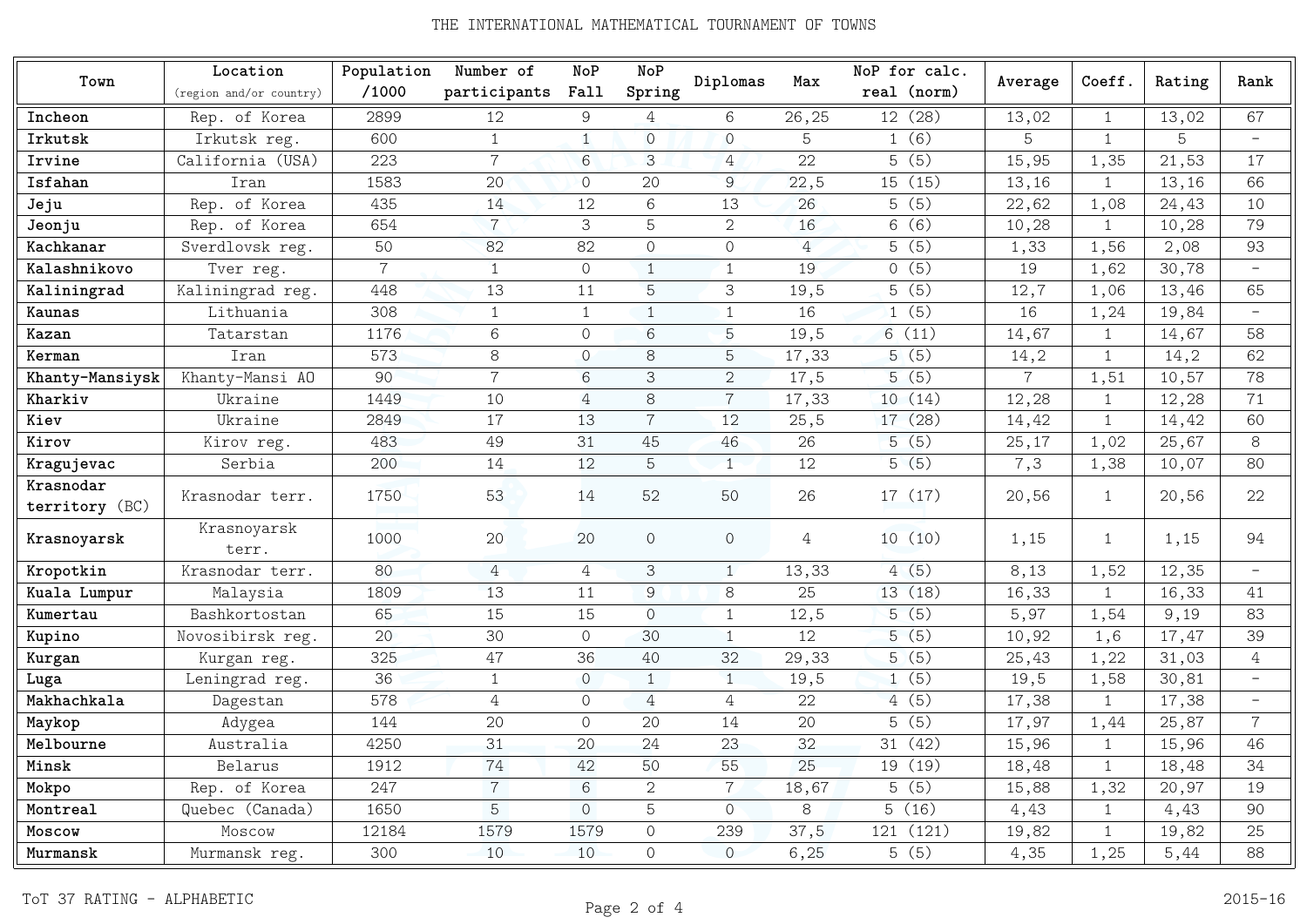## THE INTERNATIONAL MATHEMATICAL TOURNAMENT OF TOWNS

| Town                         | Location<br>(region and/or country) | Population<br>/1000 | Number of<br>participants | <b>NoP</b><br>Fall | <b>NoP</b><br>Spring | Diplomas       | Max            | NoP for calc.<br>real (norm) | Average | Coeff.       | Rating | Rank                     |
|------------------------------|-------------------------------------|---------------------|---------------------------|--------------------|----------------------|----------------|----------------|------------------------------|---------|--------------|--------|--------------------------|
| Naberezhnye                  |                                     |                     |                           |                    |                      |                |                |                              |         |              |        |                          |
| Chelny                       | Tatarstan                           | 524                 | 29                        | $\circ$            | 29                   | 27             | 30             | 5(5)                         | 24,5    | $\mathbf{1}$ | 24,5   | 9                        |
| Navashino                    | Nizhny Novgorod<br>reg.             | 12                  | $\mathbf{2}$              | $\overline{O}$     | $\overline{2}$       | $\mathbf{1}$   | 15             | 2(5)                         | 11      | 1,61         | 17,71  | $\overline{a}$           |
| Neryungri                    | Sakha-Yakutia                       | $\overline{77}$     | 9                         | 9                  | 0                    | $\mathbf{1}$   | 16             | 5(5)                         | 5, 2    | 1,53         | 7,96   | 85                       |
| Nizhny<br>Novgorod           | Nizhny Novgorod<br>reg.             | 1259                | 18                        | 18                 | $\Omega$             | $\overline{7}$ | 21,33          | 12(12)                       | 13,5    | $\mathbf{1}$ | 13,5   | 64                       |
| Nizhny Tagil                 | Sverdlovsk reg.                     | 358                 | 15                        | 15                 | 10                   | 9              | 18,75          | 5(5)                         | 18,03   | 1,18         | 21,28  | 18                       |
| Novorossiysk                 | Krasnodar terr.                     | 262                 | 14                        | 6                  | 12                   | 13             | 26             | 5(5)                         | 20,67   | 1,3          | 26,87  | 6                        |
| Novosibirsk                  | Novosibirsk reg.                    | 1547                | 43                        | 24                 | 27                   | 37             | 34,67          | 15 (15)                      | 21,59   | $\mathbf{1}$ | 21,59  | 16                       |
| Omsk                         | Omsk reg.                           | 1160                | 22                        | 15                 | 18                   | 19             | 23,75          | 11(11)                       | 19,15   | $\mathbf{1}$ | 19,15  | 30                       |
| Oryol                        | Oryol reg.                          | 300                 | 3                         | 3                  | $\Omega$             | $\circ$        | 4              | 3(5)                         | 1,67    | 1,25         | 2,08   | $\overline{\phantom{a}}$ |
| Panama                       | Panama                              | 900                 | 3                         | 3                  | 3                    | 2              | 22,5           | 3(9)                         | 14,83   | $\mathbf{1}$ | 14,83  | $\overline{\phantom{a}}$ |
| Pereslavl-<br>Zalessky       | Yaroslavl reg.                      | 40                  | 5                         | 5                  | $\Omega$             | $\overline{2}$ | 26             | 5(5)                         | 11,4    | 1,57         | 17,9   | 36                       |
| Perm                         | Perm reg.                           | 1013                | 49                        | 37                 | 28                   | 11             | 19,5           | 10(10)                       | 15,31   | $\mathbf{1}$ | 15,31  | 53                       |
| Perth                        | Australia                           | 1832                | 22                        | $\overline{7}$     | 19                   | 14             | 28             | 18 (18)                      | 15,07   | $\mathbf{1}$ | 15,07  | 54                       |
| Petropavlovsk-<br>Kamchatsky | Kamchatka                           | 181                 | 6                         | 3                  | 5                    | 3              | 22,5           | 5(5)                         | 13,67   | 1,4          | 19,13  | 31                       |
| Petrozavodsk                 | Karelia                             | 268                 | $\overline{2}$            | $\Omega$           | 2                    | 2              | 17,5           | 2(5)                         | 15,25   | 1,29         | 19,67  | $\overline{\phantom{0}}$ |
| Rostov-on-Don                | Rostov reg.                         | 1103                | 14                        | 13                 | $\overline{7}$       | 3              | 17,5           | 11(11)                       | 9,27    | $\mathbf{1}$ | 9,27   | 82                       |
| Ryazan                       | Ryazan reg.                         | 500                 | 74                        | $\circ$            | 74                   | 3              | 13             | 5(5)                         | 11,77   | $\mathbf{1}$ | 11,77  | 75                       |
| Sabzevar                     | Iran                                | 440                 | $\overline{2}$            | $\circ$            | $\overline{2}$       | $\mathbf{1}$   | 16             | 2(5)                         | 13      | 1,07         | 13,91  | $\equiv$                 |
| Saint<br>Petersburg          | Saint Petersburg                    | 5028                | 125                       | 116                | 27                   | 31             | 29,33          | 50 (50)                      | 14,46   | $\mathbf{1}$ | 14,46  | 59                       |
| Samara                       | Samara reg.                         | 1171                | 35                        | 26                 | 13                   | 12             | 20             | 11(11)                       | 15,44   | $\mathbf{1}$ | 15,44  | 51                       |
| Saransk                      | Mordovia                            | 299                 | 24                        | 20                 | 12                   | $\overline{7}$ | 18,67          | 5(5)                         | 16,33   | 1,25         | 20,42  | 23                       |
| Saratov                      | Saratov reg.                        | 840                 | 3                         | 3                  | $\overline{0}$       | 3              | 14,67          | 3(8)                         | 13,33   | $\mathbf{1}$ | 13,33  | $\overline{\phantom{a}}$ |
| Sarov                        | Nizhny Novgorod<br>reg.             | 94                  | 21                        | 11                 | 14                   | $\overline{9}$ | 33,75          | 5(5)                         | 21,28   | 1,51         | 32,14  | $\overline{2}$           |
| Seongnam                     | Rep. of Korea                       | 994                 | 10                        | 5                  | 5                    | 8              | 25,33          | 9(9)                         | 15,55   | $\mathbf{1}$ | 15,55  | 49                       |
| Seosan                       | Rep. of Korea                       | 163                 | 5                         | $\mathbf{1}$       | $\overline{4}$       | $\overline{2}$ | 19             | 5(5)                         | 10,88   | 1,42         | 15,46  | 50                       |
| Seoul                        | Rep. of Korea                       | 10117               | 49                        | 30                 | 24                   | 23             | 26,25          | 49 (101)                     | 11,82   | $\mathbf{1}$ | 11,82  | 73                       |
| Severomorsk                  | Murmansk reg.                       | 50                  | $\overline{2}$            | 2                  | $\Omega$             | $\Omega$       | 1,25           | 2(5)                         | 0,63    | 1,56         | 0,98   | $\overline{\phantom{a}}$ |
| Sovetsk                      | Kaliningrad reg.                    | 41                  | 57                        | 57                 | $\overline{O}$       | $\overline{O}$ | 7 <sup>1</sup> | 5(5)                         | 3,67    | 1,57         | 5,76   | 87                       |